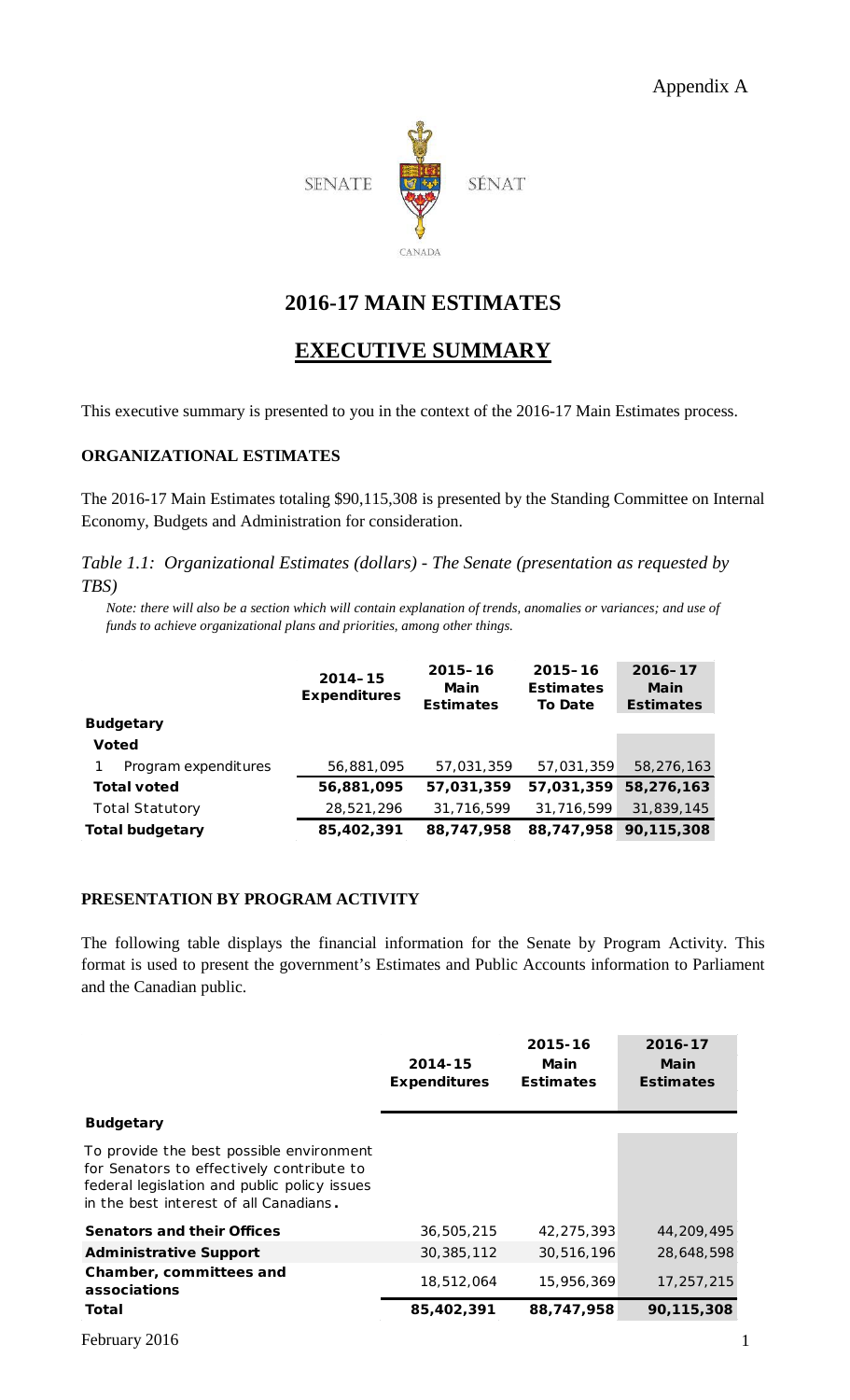## **A. BUDGETARY SPENDING AUTHORITIES**

The Senate's Main Estimates include two separate budgetary programs: the Statutory budget and the Non-Statutory (voted) budget. Included in the Statutory budget are amounts which are authorized by the *Parliament of Canada Act* (sections 55.1, 62.1, 62.3 and 63) such as Senators' indemnities, allowances, and certain other expenses. These expenditures have been given continuing authority by Parliament in previous years and no further approval is required.

Also included in the Statutory budget are the Employee Benefit Plans. This component of the budget represents the costs for the employer's matching contributions to the Public Service Superannuation Plan, Canada or Quebec Pension Plan, Supplementary Death Benefits, and the Employment Insurance Account.

The Program Expenditures budget represents the amounts that are voted, on an annual basis by Parliament. Included are all salary, operating, and capital requirements for committees, Senators' office expenses and Senate Administration.

## **B. SUMMARY OF FINANCIAL REQUIREMENTS**

The 2016-17 Main Estimates, which reflects the Senate's budget distribution by major sector, are attached as Appendix B.

### **C. SUMMARY OF SIGNIFICANT CHANGES FOR 2016-17**

- Senators' Basic and Additional Allowance and Pensions (increase of \$481K)
- Employee Benefit Plan (decrease of \$358K)
- Senator's Research and Office Expenses and Whips budgets (increase of \$1.4M)
- Senate Committees budget (increase of \$1.2M)
- 24th Annual Meeting of the Asia Pacific Parliamentary Forum (decrease of \$327K)
- Senate Administration salaries and operating budgets, including transfer of budget to the Parliamentary Protective Service (decrease of \$1.0M)